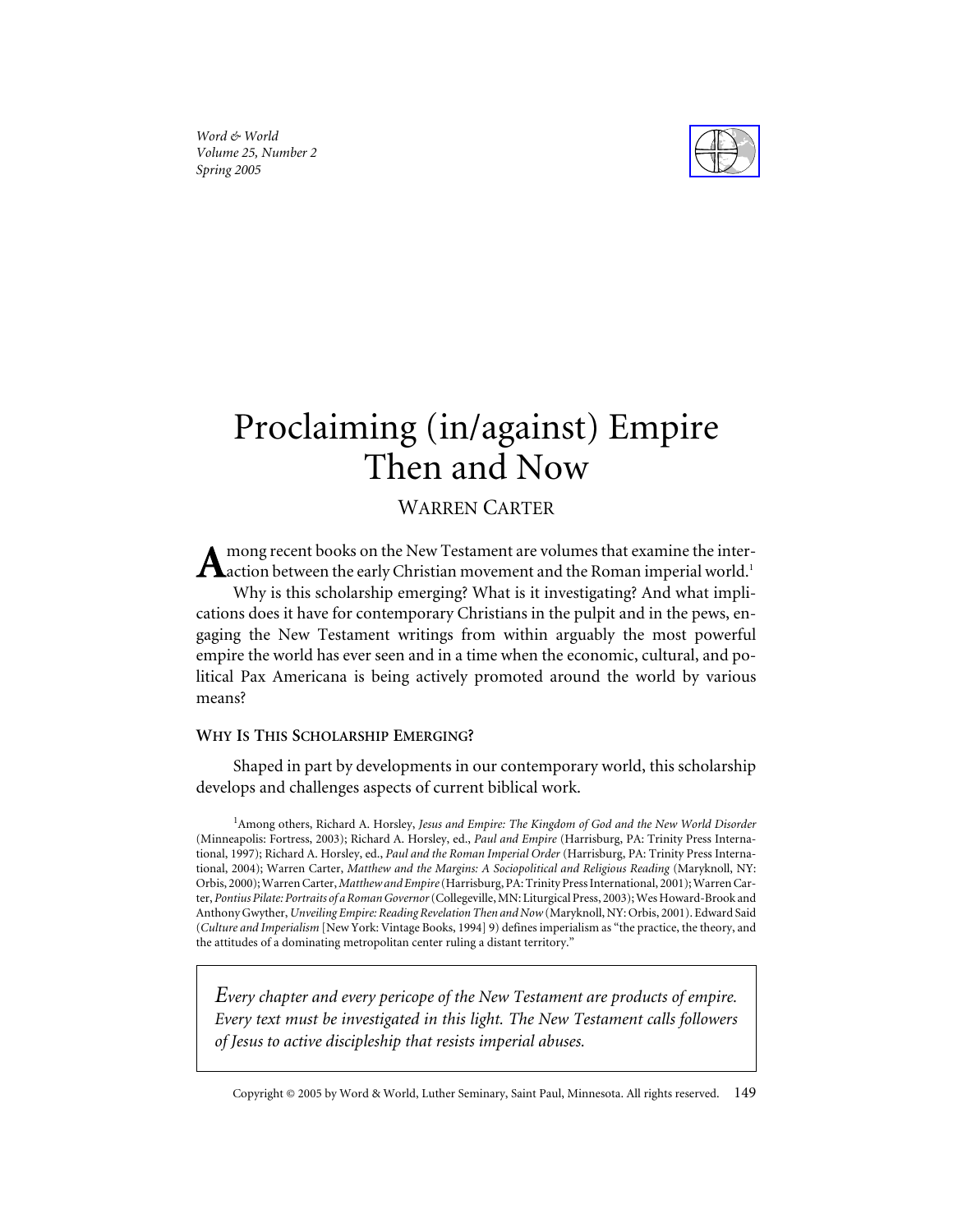1. Students of the New Testament literature are familiar with historicalcritical work (which asks who wrote what, to whom, when, where, why, and how). But frequently this inquiry has been selective, exploring some areas and neglecting others, such as the Roman imperial world.

- Scholars have conventionally examined the ideas and doctrines of the New Testament texts but paid less attention to the social contexts, relationships, and societal interactions in which these texts participate. Since the 1970s, scholarship employing sociological and anthropological models has redressed this one-sided focus on minds to the neglect of (social) bodies. Increasingly the interaction of New Testament communities with larger societal structures has come into focus. Such inquiry leads inevitably to questions about participation in the structures of the Roman empire.
- Since the discovery of the Dead Sea Scrolls in the mid-twentieth century, the Jewish context of the early Christian movement has received much attention. This work has produced considerable insight into the diversity of first-century Judaism, the relationship of Jesus and Paul to it, and Christian anti-Judaism.<sup>2</sup> Some work has explored Judaism's interactions with Hellenistic culture, but New Testament scholars have generally paid little attention to Jewish (and Christian) negotiation of pervasive Roman power.

2. Factors in the contemporary world have also influenced this developing emphasis.

- Contemporary understandings often regard religion as a private matter of personal relationship with God. Religion constitutes its own individualistic, internal, spiritual sphere, separated from the state and much of daily socioeconomic life. These presuppositions frequently impact our engagement with the New Testament texts as we engage in so-called depoliticized readings and look for the "spiritual" message that applies to "my" well-being and "my" relationship with God.<sup>3</sup> But in the Roman world that the New Testament texts assume, religion was much more a civic and communal matter, embedded in political, social, economic, and household structures and practices. To understand the New Testament texts as "religious" texts leads us into, not away from, the Roman imperial world.
- The twentieth century saw the growth of nationalistic movements and the collapse of empires. International trade, travel, immigration, worldwide communication systems (television, World Wide Web), and terrorism have created the awareness of a global village and of a multicultural and

<sup>2</sup> See the excellent discussion in George W. E. Nickelsburg, *Ancient Judaism and Christian Origins: Diversity, Continuity, and Transformation* (Minneapolis: Fortress, 2003).

<sup>3</sup> See Krister Stendahl, "The Apostle Paul and the Introspective Conscience of the West,"*Harvard Theological Review* 56 (1963) 199–215. For extensive engagement, Richard A. Horsley, ed., *Paul and Politics* (Harrisburg, PA: Trinity Press International, 2000).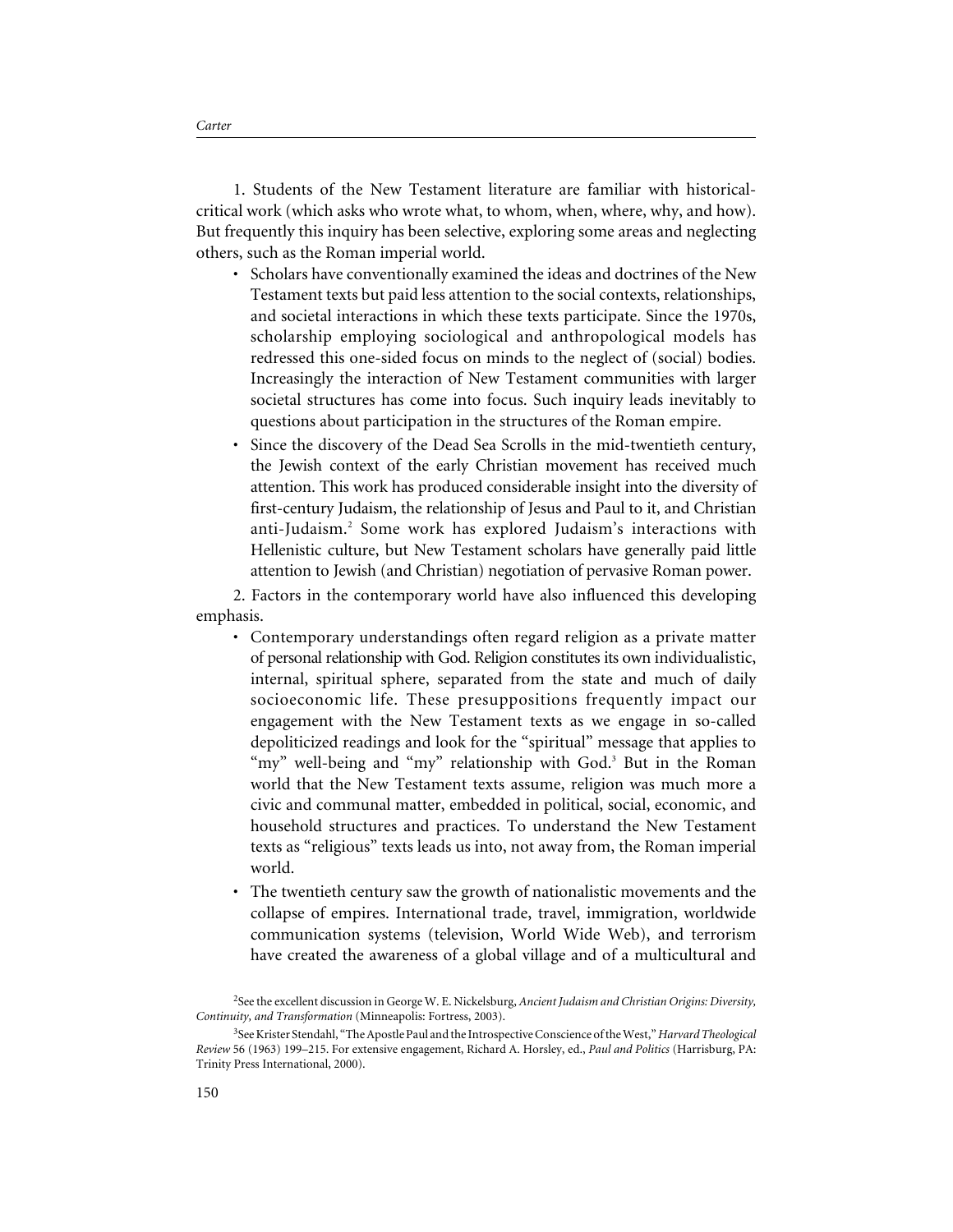multireligious world. Such a context has stimulated new scholarly investigation, notably postcolonialism, people's history, and related postmodern approaches in which issues of power, gender, and class (to name but some) have been to the fore. As with other disciplines, biblical studies, long dominated by Western males, has become much more diverse and international in its personnel and in its areas and methods of inquiry. Matters of power and societal structures, and the roles of the church and Christian traditions in this changing and pluralistic world, have become prominent. Since there is no exegesis without presupposition or cultural location, scholars bring such questions to the interpretation of the New Testament texts. Inevitably, this inquiry raises questions about the neglected issue of the early Christian movement's negotiation of Rome's world.

#### **WHAT IS BEING INVESTIGATED?**

Previous scholarship has studied "church and state" in the New Testament, often concentrating on those texts that make overt references to the state (e.g., obedience in the difficult Rom 13; Jesus' words about paying taxes; Pilate).<sup>4</sup> Previous work has also focused on "Roman backgrounds" to the New Testament.

> *"Roman power pervades every aspect of the world from which the New Testament texts emerged; every chapter and every pericope are products of empire"*

Recent scholarship, though, differs from and extends previous work in both method and content. In its method, it draws on sociology, anthropology, archaeology, and classics. In its content, it recognizes that Roman power pervades every aspect of the world from which the New Testament texts emerged, whether Judea and Galilee, or cities such as Rome, Corinth, and Ephesus. Hence, the New Testament texts do not negotiate Roman power only at a few "obvious" points, whereas in other passages the empire disappears. Rather, every chapter and every pericope are products of empire. The texts continually assume and engage aspects of imperial structures and claims in relation to understandings of God's purposes for the world. That is, the New Testament texts, shaped by the revelation of God's purposes in Jesus, constantly negotiate dimensions of the imperial way of organizing the world and structuring social interaction. They interact continuously with societal visions, with ways of conceiving what it means to be human, with power exercised for the benefit of a few and to the harm of the majority. At times, they imitate and perpetrate these structures; at times, they contest and subvert them with God's different purposes.

<sup>4</sup> See, for example, the helpful Walter E. Pilgrim, *Uneasy Neighbors: Church and State in the New Testament* (Minneapolis: Fortress, 1999).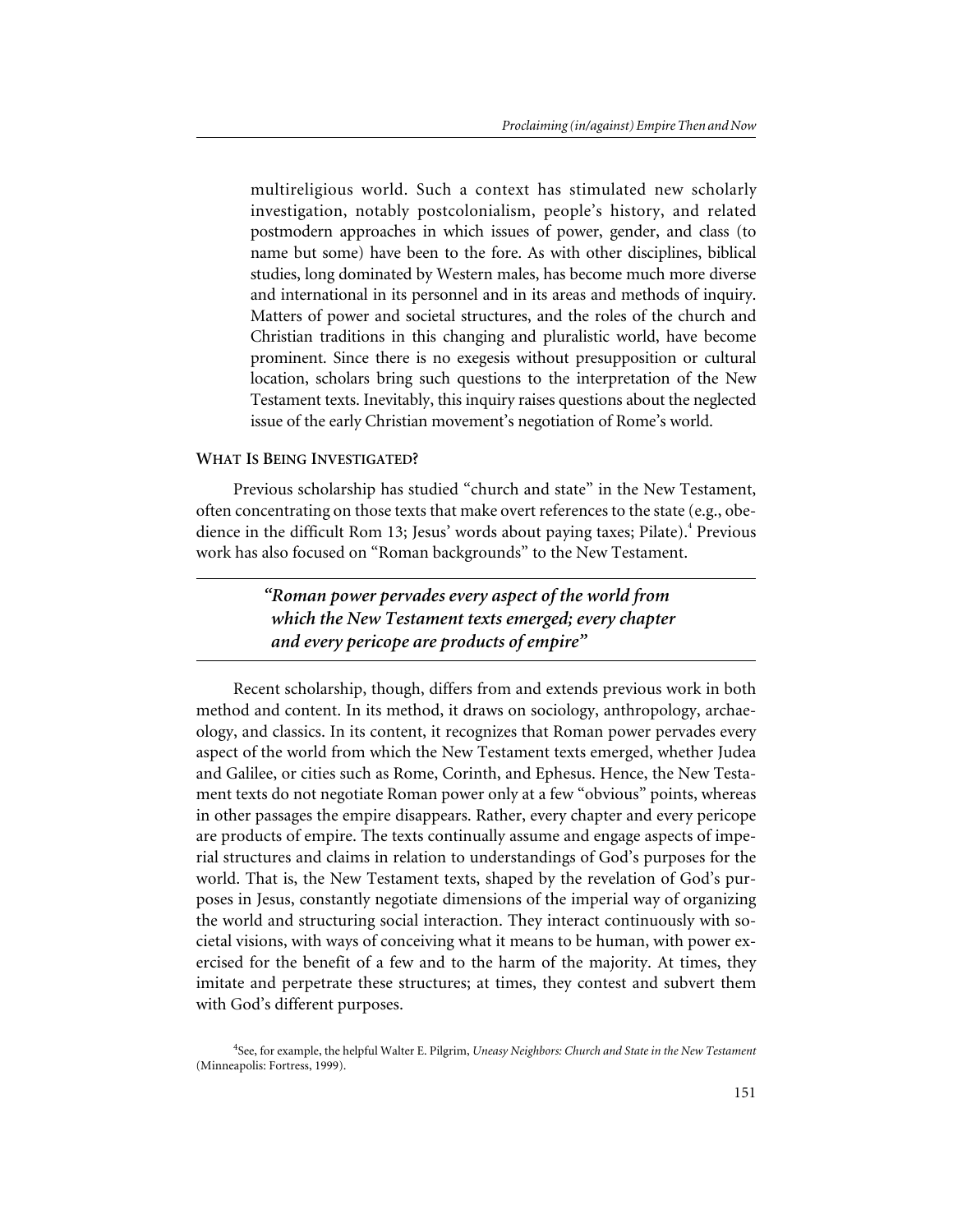Especially important for understanding the larger picture and the systemic workings of the Roman imperial world have been models of agrarian-aristocratic empires.<sup>5</sup> These models, along with disciplines such as archaeology and classical studies, provide a heuristic view of Rome's empire. They map the overarching context to which particular aspects of the imperial system relate.



Gerhard Lenski's model of agrarian-aristocratic empires (see Fig. 1) is especially concerned with the exercise of power, posing the question, "Who gets what

6 Warren Carter, *Matthew and the Margins*, 18. Used by permission.

<sup>5</sup> John H. Kautsky, *The Politics of Aristocratic Empires* (Chapel Hill: University of North Carolina Press, 1982); Gerhard Lenski, *Power and Privilege: A Theory of Social Stratification* (Chapel Hill: University of North Carolina Press, 1984).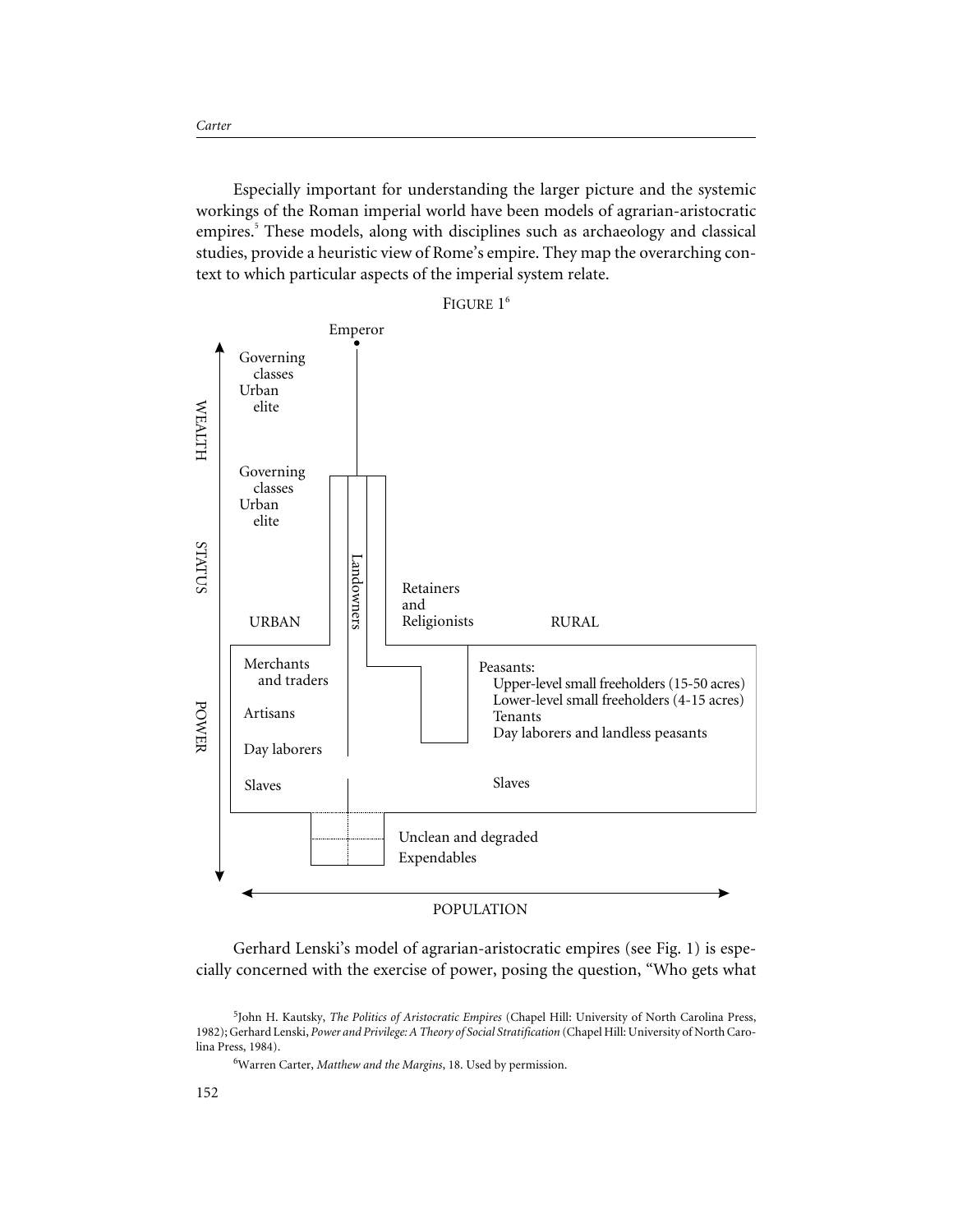and why?" In an agrarian empire like Rome's, a small group of about 1–3% of the population controls much of the power, wealth (land, slave labor, rents, taxes), and status, consigning the remaining 97% to powerlessness and relative degrees of poverty. The empire was very hierarchical, with a huge gap between the wealthy and powerful elite and the rest. There was no middle class, and little opportunity (apart from trade or patronage) for social advancement. For the elite, life was quite comfortable; for most, it was a desperate struggle for daily existence.

> *"for the elite, life was quite comfortable; for most, it was a desperate struggle for daily existence"*

Rome exercised political, economic, social, military, and religious power. It maintained its hierarchical world by at least eight means.

1. Economic control was exercised through ownership of resources, notably land and labor (slaves, day laborers, tenant farmers, etc.).

2. Taxes and tributes, usually collected in kind, transferred wealth from peasant farmers, fishermen, local artisans, etc., to various elites, spanning local landowners and officials to the emperor.

3. Roman military power, both actual and legendary, ensured compliance and the maintenance of Roman honor. Refusal to pay taxes, for example, was considered an act of rebellion.

4. War, though, is expensive, as is a large bureaucracy. Rome avoided expensive war and minimized bureaucracy through alliances with provincial elites, with whom they shared power and spoils (taxation, status) and from whom they expected loyalty and the maintenance of the status quo. Often elites were centered in cities and towns, often in local councils, or, as in Jerusalem, in the temple, with (in)vested interests in maintaining the status quo.

5. Pervasive patronage from the emperor down ensured a network of favors and loyalty, privilege and dependency, throughout the empire. Elites valued calculated displays of wealth, power, and civic euergetism (the sponsorship of a festival, building, group meetings, statue, handout, etc.). Such acts gained recognition for their status through influence and wealth and provided enough beneficence to maintain the status quo.

6. Imperial theology, asserted through civic celebrations of victories and rulers, as well as by image-bearing coins, statues, buildings, personnel, festivals, poets, writers, etc., promoted the claims that the gods, especially Jupiter, had chosen Rome and its emperor to rule the world and manifest the gods' will and blessings among the nations. The imperial cult, frequently promoted by local elites, provided a mostly voluntary means of expressing loyalty through sacrifices to images in temples, and at games, street parties, artisan guild meals, etc.

7. Rhetoric, notably the art of persuasive speech, was prominent at civic occasions. Whereas military force played on fear to effect coerced compliance, rhetoric,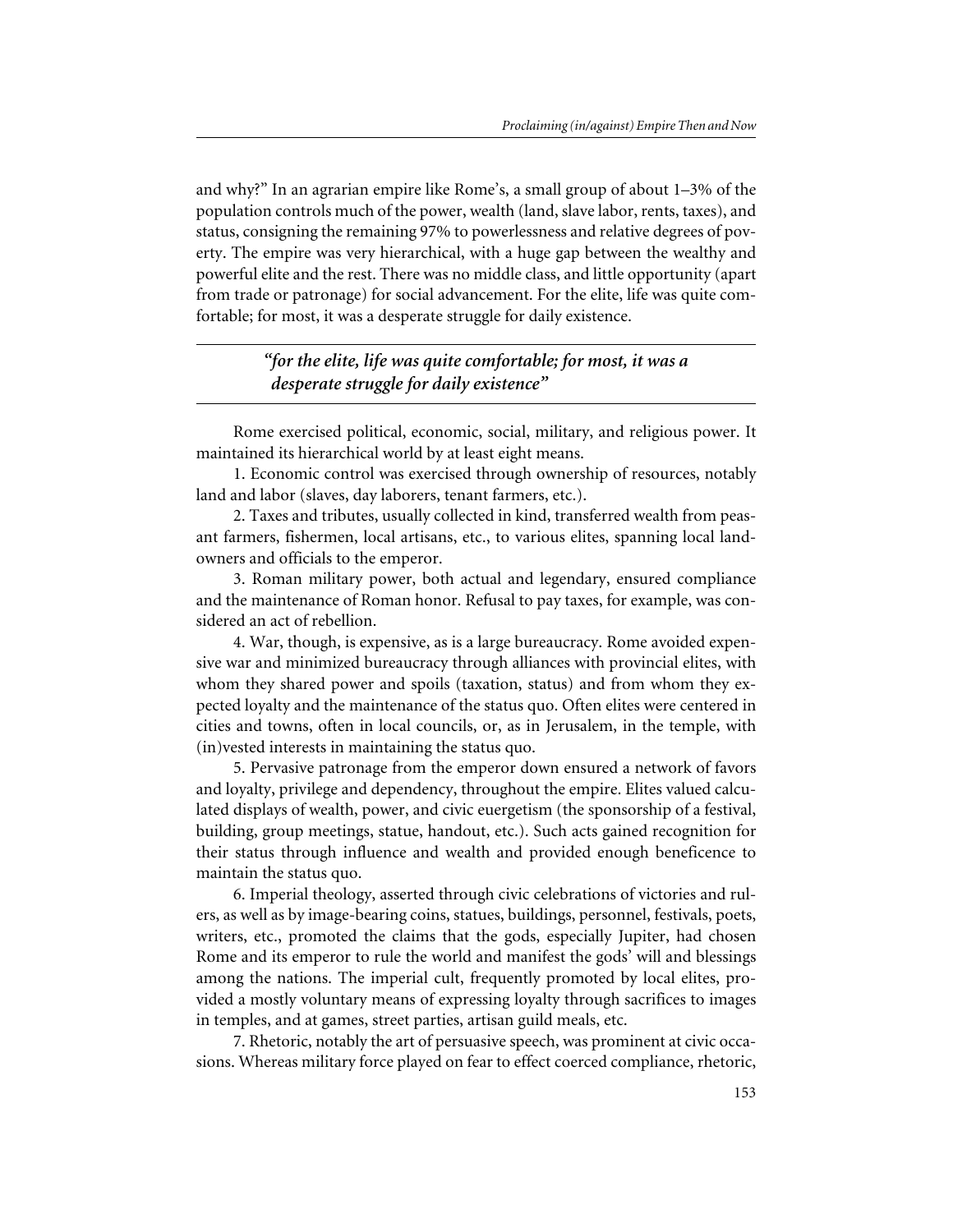spoken and written, sought consent by persuasion, thereby securing social control, cooperation, and cohesion. Speeches (appropriate to various civic occasions) and written texts articulated the power relations of domination that maintained the civic order and the privileged role of the elite.

8. Roman "justice" protected elite members (bringing charges against a corrupt governor, for example, was extremely difficult) but took harsh action against threats to the structures. Punishments often fitted not the crime but the offender's social status. Crucifixion, for instance, was reserved for noncitizens and low-status provincials who threatened the state (citizens were crucified, appropriately, only when guilty of treason).

Studies of imperial power and peasant societies also show that whenever power and control are asserted, opposition and resistance are inevitable. Somewhat infrequently, there are open, violent, direct challenges—spurred, for example, by not paying taxes, establishing alternative ruling structures, attacking ruling personnel, and seizing property and resources. The Jewish revolt of 66–70 is one such event. But much more often in peasant societies, resistance is expressed in more covert, self-protective, and calculated ways. These acts might include cheating on taxes, sabotage, go-slows, apparently inadvertent non-expressions of honor (a sneer, no greeting), subversive songs and stories, seizing initiative from the powerful (like carrying a soldier's pack further than the stipulated mile), or handing over one's undergarment as well as the outer garment, thereby exposing the harshness of the powerful one's demand (Matt 5:38–42).

A proverb from peasant societies sums up active, nonviolent, self-protective resistance: "The landowner/general/governor passes by, the peasant bows—and passes gas." These discreet acts of nonviolent, active resistance challenge the public and official versions of reality, secure some honor and dignity for the powerless, and keep alive hopes and visions of different forms of societal interaction. Similar forms of resistance constitute one aspect of the early Christian negotiation of Rome's world.

> *"following Jesus is not a spiritualized matter that has no implication for daily lives and sociopolitical structures"*

#### **SO WHAT? TWO EXAMPLES OF NEGOTIATING ROME'S WORLD**

Such power structures pervade first-century daily life. When peasant farmers or artisans who are followers of Jesus walk down a street in first-century Antioch or Corinth, they participate in and negotiate Roman power displayed by these means. Following Jesus is not, as some New Testament interpretation suggests, a spiritualized matter that has no implication for daily lives and sociopolitical structures. Nor does it involve only synagogue communities (which are also embedded in the realities described above). Rather, following Jesus, one crucified by the empire, means a daily negotiation of Roman power. Recent scholarly attention to the interaction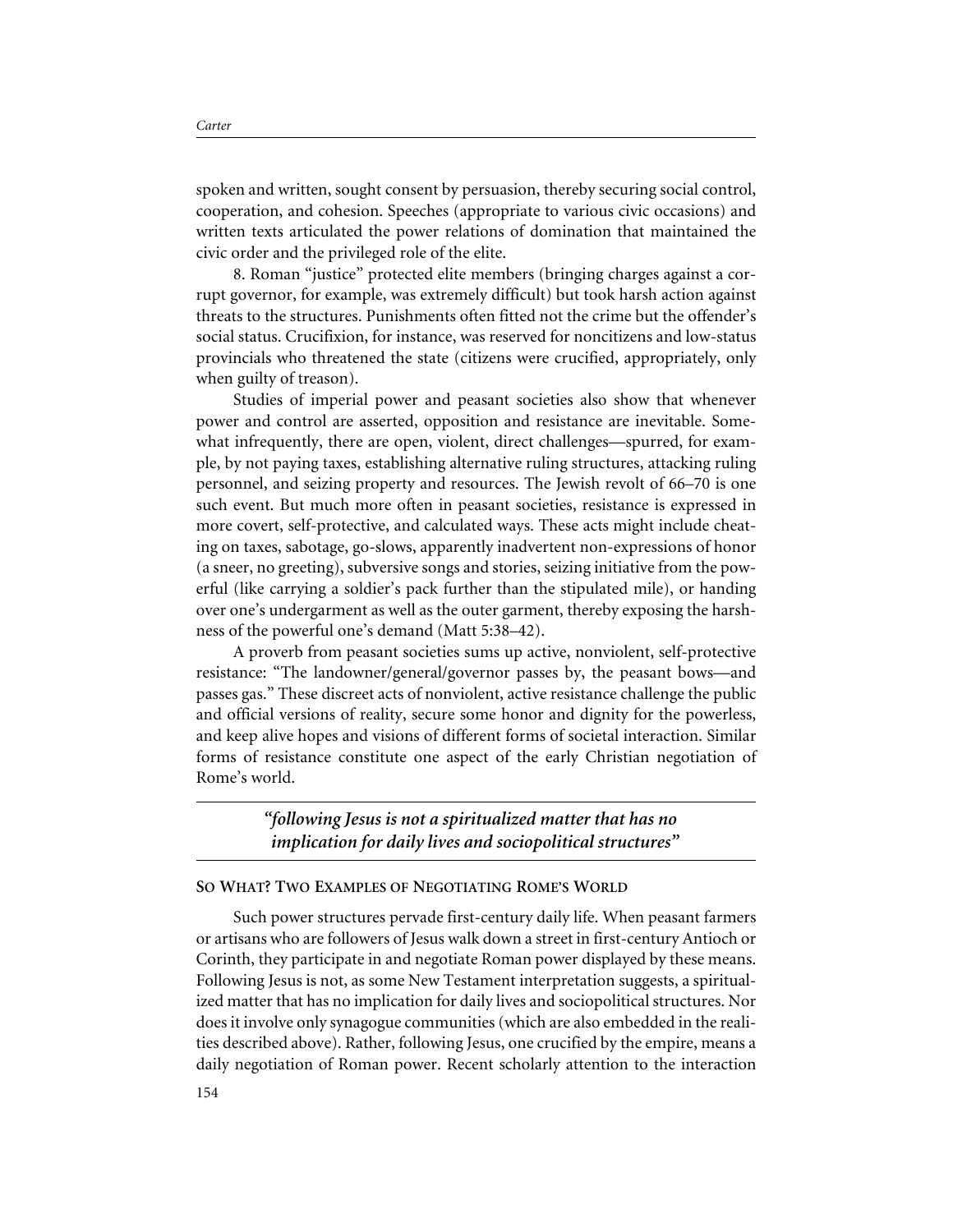between the New Testament texts and the Roman imperial world seeks to make explicit the dynamics of Roman rule that the texts assume in every chapter and pericope.

Two brief examples will offer a glimpse into the exciting insights and questions that arise from paying attention to the New Testament's negotiation of Rome's world. A short example illustrates something of Paul's engagement with the Roman world, and a longer example shows both Matthew's critique of and imitation of this world.

#### *Romans*

In discussing Romans, Dieter Georgi argues that "every page of the letter contains indications that Paul has very concrete and critical objections to the dominant political theology of the Roman empire."<sup>7</sup> Georgi notes that key Pauline terminology—πίστις (*fides*), δικαιοσύνη (*iustitia*), είρήνη (*pax*)—are prominent imperial claims—denoting Roman loyalty and faithfulness, justice, and peace—expressed in Rome's violent domination that benefited Rome's elites and allies at the expense of the rest. Paul's contestive claims express God's purposes for all people for a different sort of world. Paul concentrates on "God's loyalty (πίστις) as affirmed and expressed in God's solidarity (δικαιοσύνη) with the human race."8 Jesus, descendent of David (Rom 1:4), participates in solidarity with sinful, rebellious humanity (5:5–8), to be "what the *princeps* claimed to be: representative of humanity, reconciler and ruler of the world."<sup>9</sup> Romans 14 promotes this solidarity in reconciling different groups so that the congregation might be a "pluralistic model-society."

### *Matthew*

Matthew's Gospel offers a second example of both imitating and contesting Rome's claims. Roman imperial theology proclaimed that the gods had chosen Rome and the emperor to exercise the gods' rule through an "empire without end" (Virgil, *Aeneid* 1.279). The emperor appears as the agent of the gods' sovereignty, presence, and will on earth. Submission to Rome means enjoyment of the divine blessings and well-being.

Remarkably, Matthew's Gospel makes parallel claims for Jesus! The gospel begins by presenting Jesus as the one anointed by God ("the Christ," Matt 1:1, 16, 17, 18). Jesus is chosen from conception as God's agent to manifest God's saving presence (1:21, 23), sovereignty (the rule/kingdom/empire of the heavens, 4:17), will (chs.  $5-7$ ), and blessings for human well-being (5:3–12; chs. 8–9).<sup>10</sup> The gospel narrates what happens when God's kingdom or empire is manifested in the midst

<sup>7</sup> Dieter Georgi, "God Turned Upside Down," in Horsley, *Paul and Empire*, 148–157, esp. 148. 8 Ibid., 152.

<sup>&</sup>lt;sup>9</sup>Ibid., 154.

<sup>10</sup>For commentary, Warren Carter, *Matthew and the Margins*. For congregational Bible studies on Matthew, see my contribution in*The Pastor's Bible Study*, vol. 1, ed. David Albert Farmer (Nashville: Abingdon, 2004) 1–66.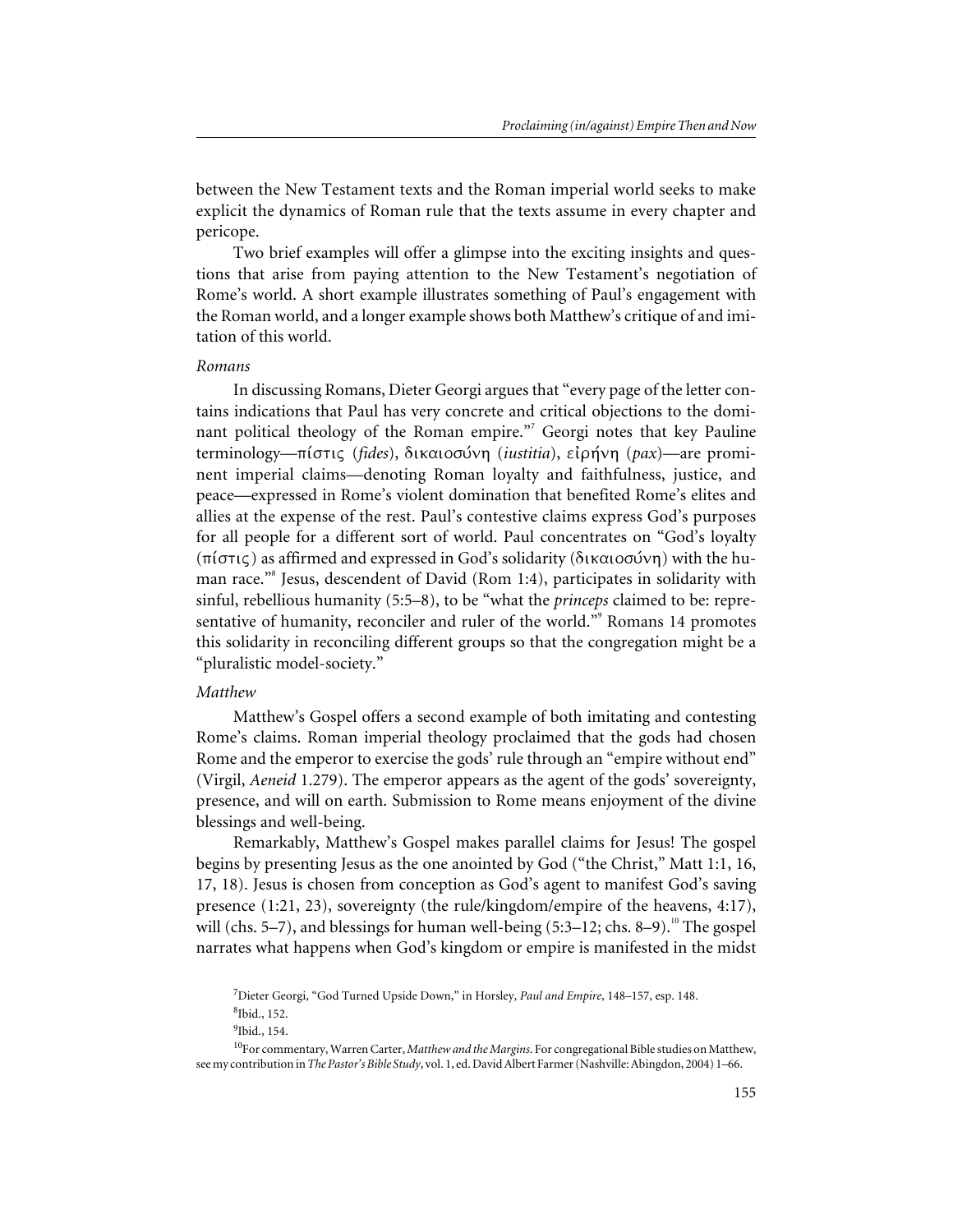of Rome's empire. The noun usually translated as "kingdom" or "reign" ( $\beta \alpha \sigma$ i- $\lambda \varepsilon(\alpha)$  commonly designates political empires in the Septuagint (Dan 2:37–45; 1) Macc 1:6, 16) and in Josephus (*Jewish Wars* 5.409, referring to Rome).

After declaring that God's empire is at hand (4:17), Jesus demonstrates its impact:

1. In 4:18–22, he calls four fishermen. The scene assumes imperial economic structures. Since the emperor was "ruler of lands and seas and nations," and every "thing in the wide ocean...belongs to the Imperial Treasury" (Juvenal, *Satirae* 4.51–55, 83–84), the fishermen are deeply embedded in an imperial politicaleconomic system involving licenses, quotas, and taxes that express Rome's sovereignty over the sea of Galilee.<sup>11</sup> Jesus' call manifests God's sovereignty over their lives. It disrupts and redefines their participation in Rome's world by separating them from such structures, offering them a new allegiance, and providing them with a new mission.

2. Jesus proclaims "the gospel of the kingdom/empire" (4:23). The clash with Rome's claims of sovereignty is signified with the reference to God's empire and intensified with the term "gospel." This word echoes not only the good news of God's salvation from the Babylonian empire in Isa 52:7, but also imperial proclamations of the "good news" of the emperor's birth, coming of age, and rule. The gospel will show that Rome's claims of good news are fraudulent and that the days of this "empire without end" are numbered by Jesus' present salvific actions and future return to establish God's just and life-giving purposes.

## *"Rome's imperial system literally made people sick. Imperial power should come with a health warning: 'Bad for your health.'"*

3. Jesus demonstrates a third dimension of his mission, namely, healing (4:23–24). The Roman world was peopled with sick and physically damaged folks. Lifespan for the nonelite was short. We know from our own world that oppression, powerlessness, poverty, and disease frequently go together. Rome's imperial system literally made people sick. Imperial power should come with a health warning: "Bad for your health." Taxation—paid in kind—deprived people of their food supply. It created overwork, stress, deprivation, poor nutrition, despair. These are the people that Matthew identifies several verses later as "the poor in spirit" (5:3), those who so lack resources and options that their material poverty eats away at their very being, their dignity, their personhood. Jesus promises them comfort, land, and abundance when God's justice is established (5:4–6).

Jesus' healings manifest God's empire. Isaiah had identified the physically transformative impact of the establishment of God's empire in restoring sight and hearing, making the lame to walk, and cleansing lepers (Isa 35:5–6; quoted in Matt

11K. C. Hanson and Douglas E. Oakman, *Palestine in the Time of Jesus* (Minneapolis: Fortress, 1998) 106–112.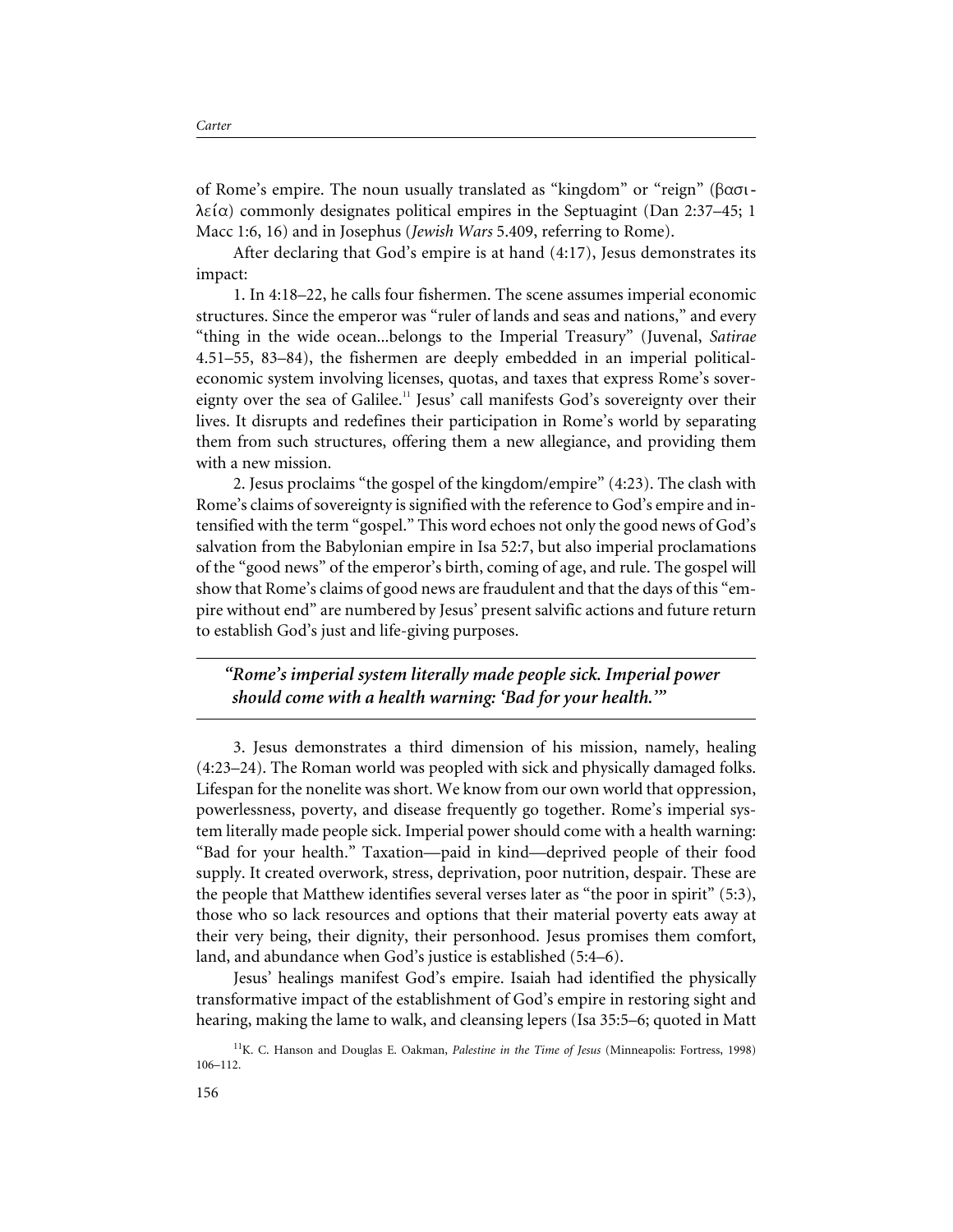11:4–6; demonstrated in Matt 8–9). Jesus' manifestation of God's empire, continued by disciples (10:7–8), begins the process of repairing the damage, sin, and death that the Roman system spreads. Jesus' healing anticipates the transformation to be effected by God's future victory.

4. Along with physical wholeness, God's reign ensures that all people have access to adequate resources, such as land (the promise of 5:5, based on Ps 37) and food. Hence Jesus' feeding miracles (14:13–21; 15:29–39) and inclusive meals (9:10–13) are a foretaste of the abundance and inclusion of God's empire when it is fully established. In an age of hunger, it is no surprise that eschatological writings by Matthew's contemporaries (e.g., *2 Baruch* 29:4–8; 73) and prophets like Isaiah present God's empire in terms of abundant feasting (Isa 25:6–10).

How did the world get to be so out of sorts? Matthew offers a multistranded analysis:

1. Appealing to the gospel audience's daily experience, Matthew's Jesus reminds them, "You know that the rulers of the Gentiles lord it over them and their great ones are tyrants over them. It shall not be so among you" (20:25–26). Rome is clearly in view, as are its allies, the Jerusalem leadership, with whom Jesus constantly conflicts. These conflicts over Sabbath, purity, tithing, etc., do not involve minor matters of religious scruple, but social visions and structures. Enforcing a day of rest when most folks struggle for subsistence living is not merciful (12:7) and does harm, not good (12:12).

2. Satan claims authority to assign the "empires of the world and their splendor" (4:8). The gospel reveals Satan as the power behind the imperial throne. Rome exercises power at Satan's behest (also Luke 4:5–6; John 12:31; Rev 13). The gospel reveals the empire to be diabolical, utterly opposed to God's purposes. Jesus' mission is to assert God's rule and claim as "Lord of heaven and earth" (11:25) to order the world according to God's purposes. Jesus' exorcisms manifest the victory of God's empire over Satan's empire, evidenced in Roman rule (12:28). His resurrection and imminent return show the empire's limits and the ultimate futility of imperial power.

Matthew thus critiques and challenges Rome's empire, asserting God's empire to be at work in saving the world from what is contrary to God's purposes. The gospel sets up the community of disciples as an alternative social experience and structure (20:25–26). But, reflecting its cultural setting, the gospel also imitates the imperial world. We have noted the language of "kingdom/empire" and of "king" or "emperor" for Jesus (2:2). In its eschatological scenarios, it asserts the final violent imposition of God's purposes over all opposition at Jesus' return  $(24:27-31)$ .<sup>12</sup> These aspects of imitation are very troubling and require thoughtful discernment and re-imagining. $13$ 

 $12$ Warren Carter, "Are There Imperial Texts in the Class? Intertextual Eagles and Matthean Eschatology as 'Lights Out' Time for Imperial Rome (Matt 24:27–31)," *Journal of Biblical Literature* 122 (2003) 467–487.

<sup>13</sup>Carter, *Matthew and Empire*, 169–179.